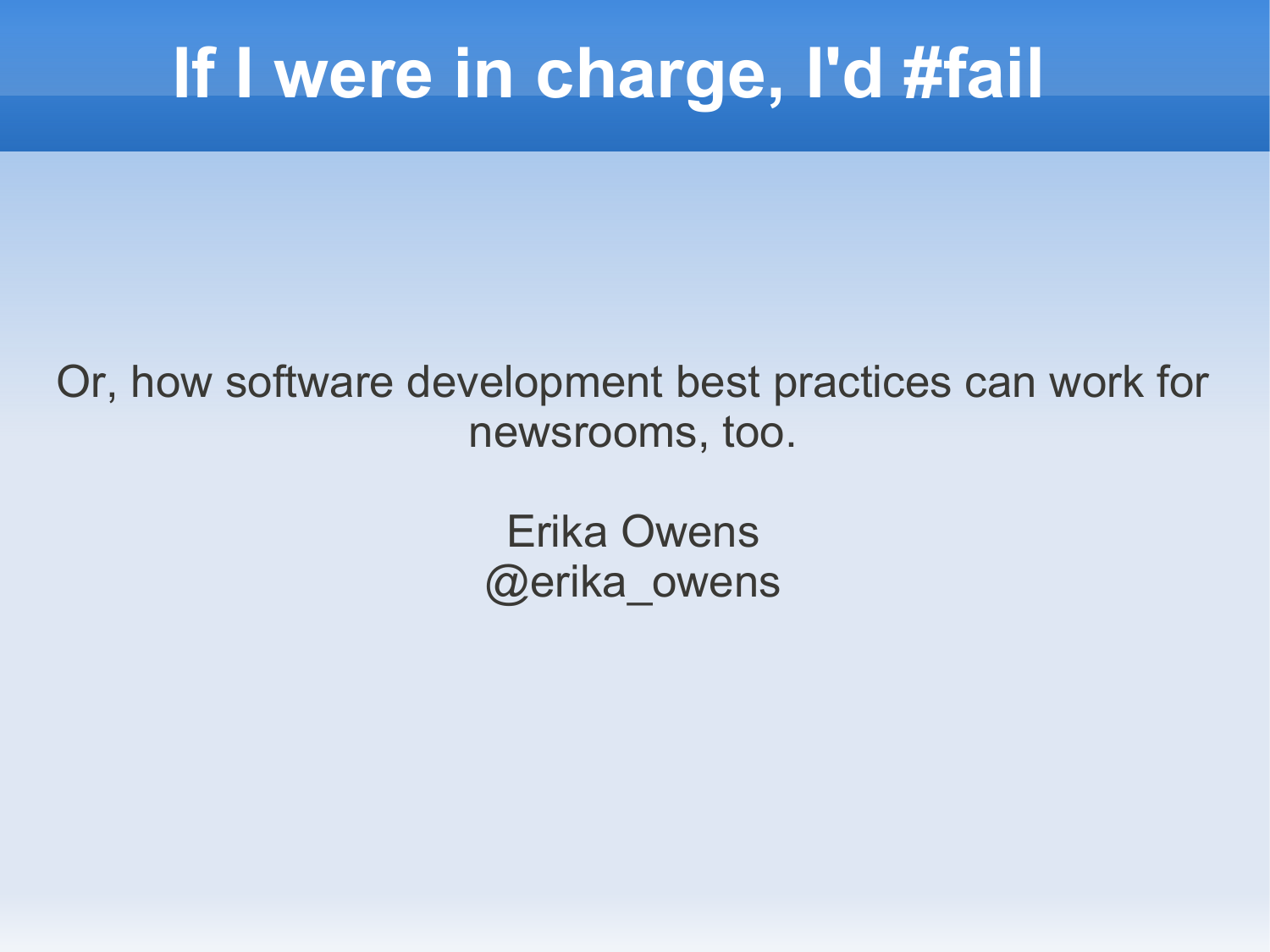

# Why fail?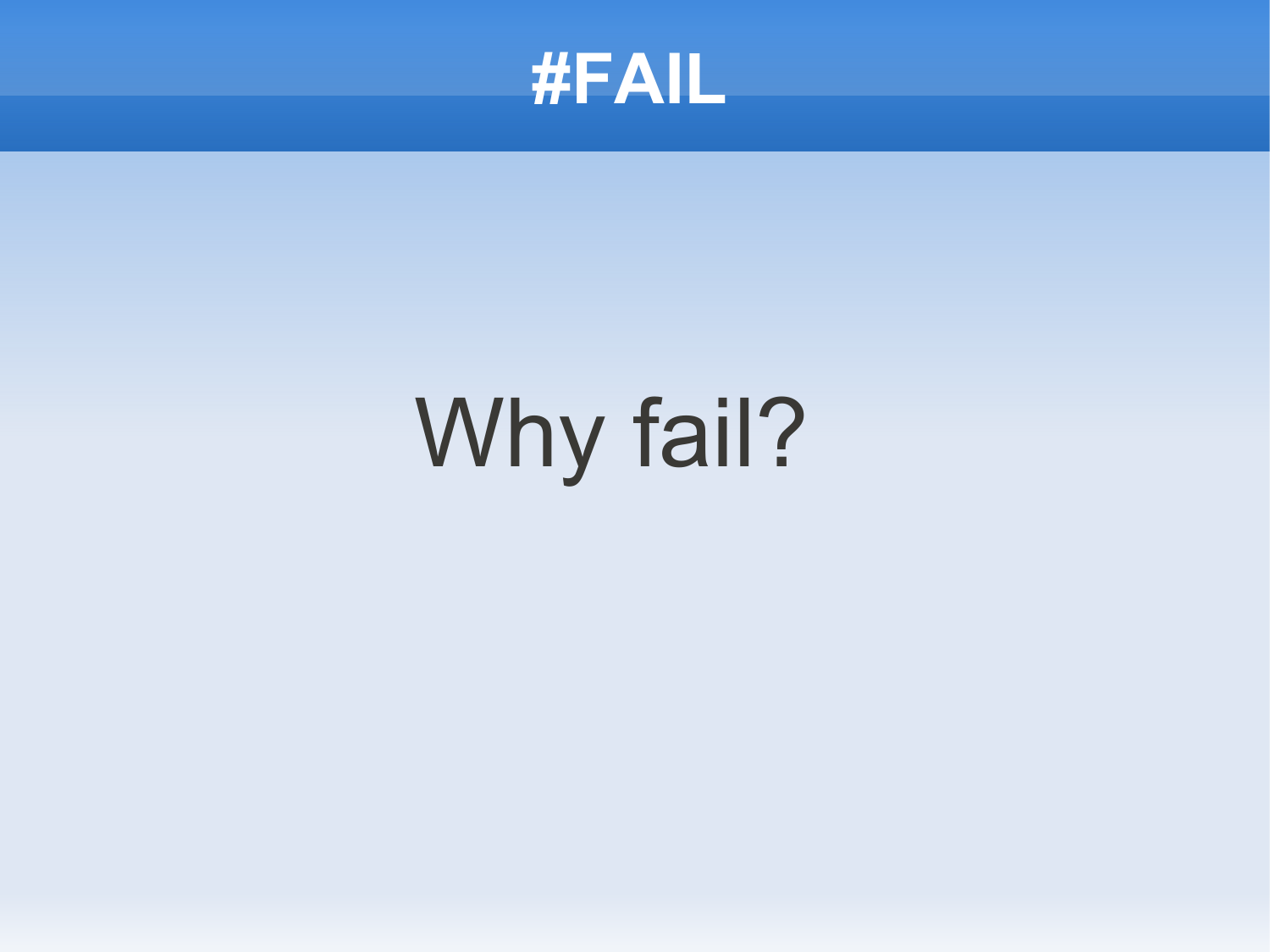#### **Software development best practices can help a newsroom:**

- Fail fast
- Fail often
- Fail smart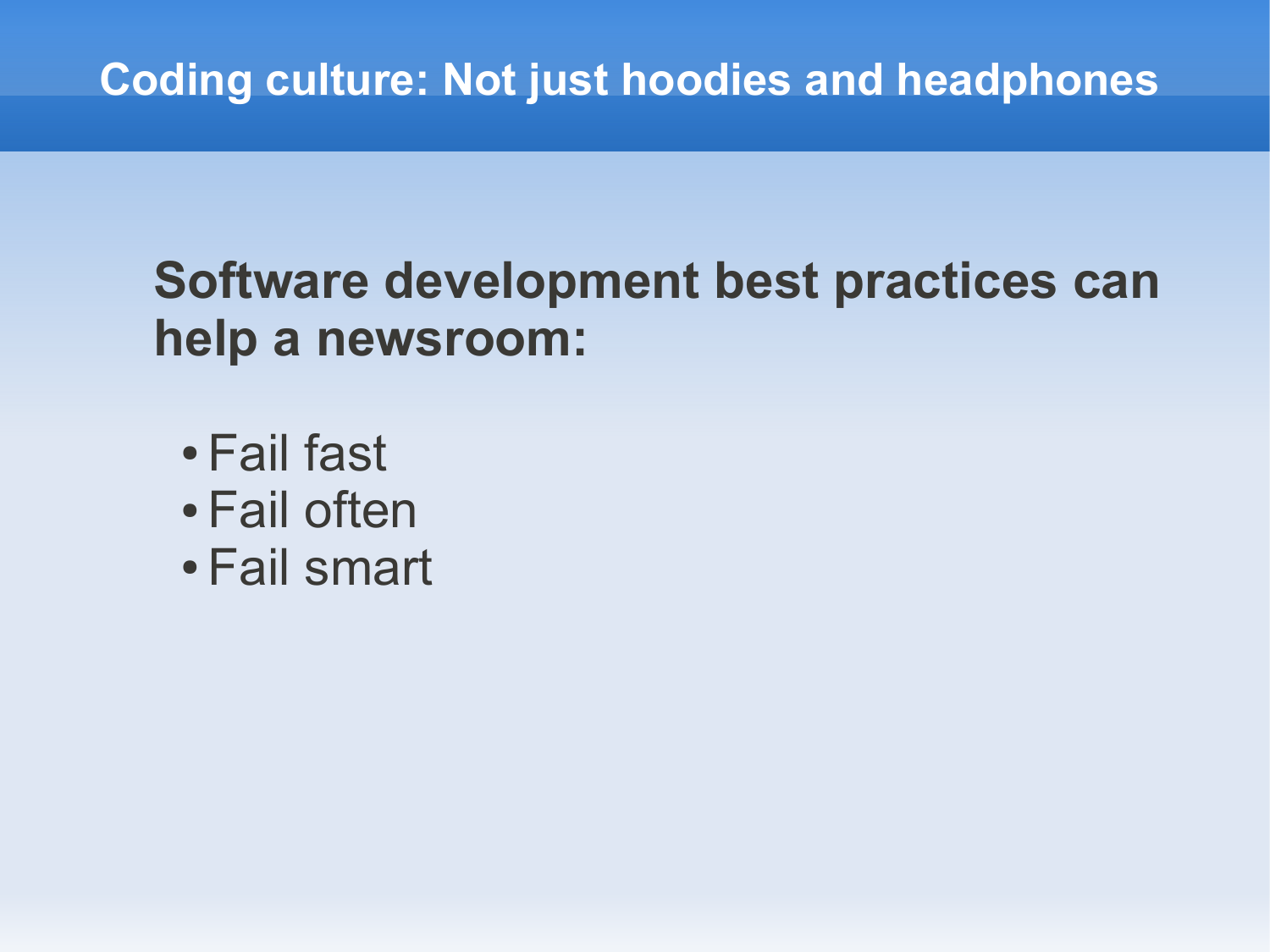#### **Fail fast: Plan and iterate**

#### **Plan for iteration:**

- Break the project into segments
- Roll out the project in stages
- Build detailed requirements and flowcharts for newsroom workflows and processes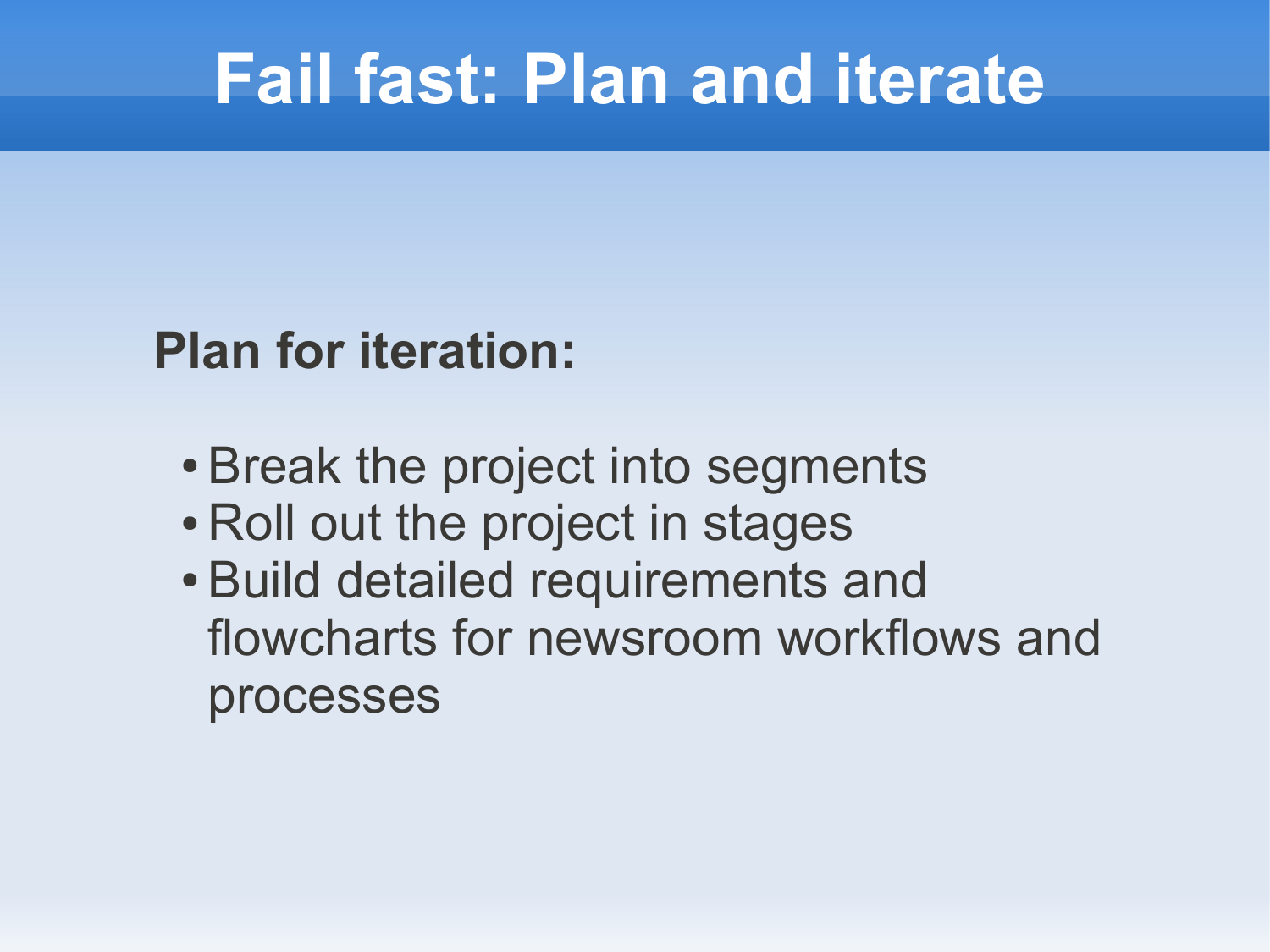#### **Fail fast: Plan and iterate**

#### We do this already.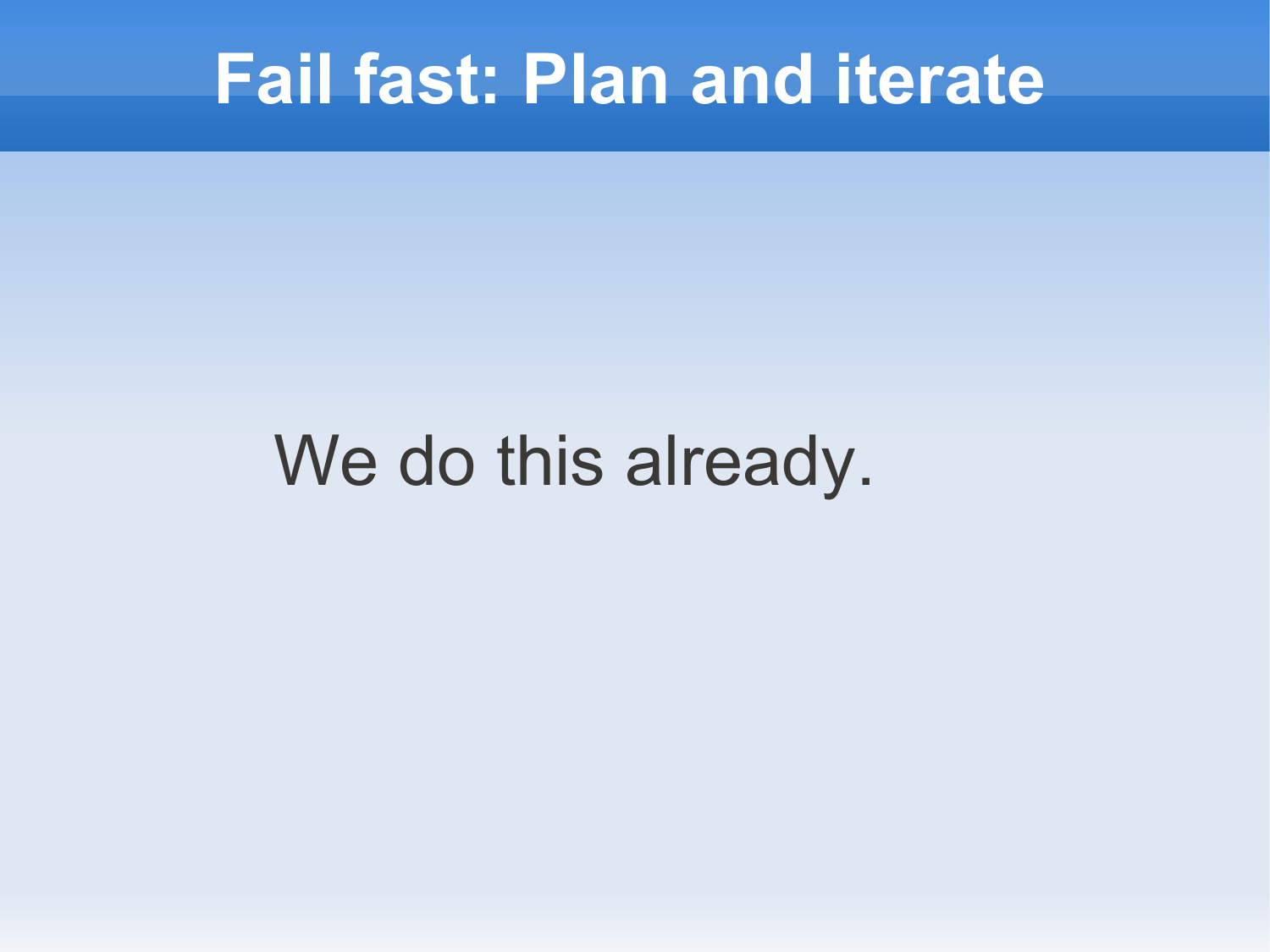## **Fail often: Agile execution**

- **Stay on task:** Daily standup meeting
- **Document, document, document:** Tools to help track progress, issues
- **Keep on task: Display and** communicate about your plans, workflows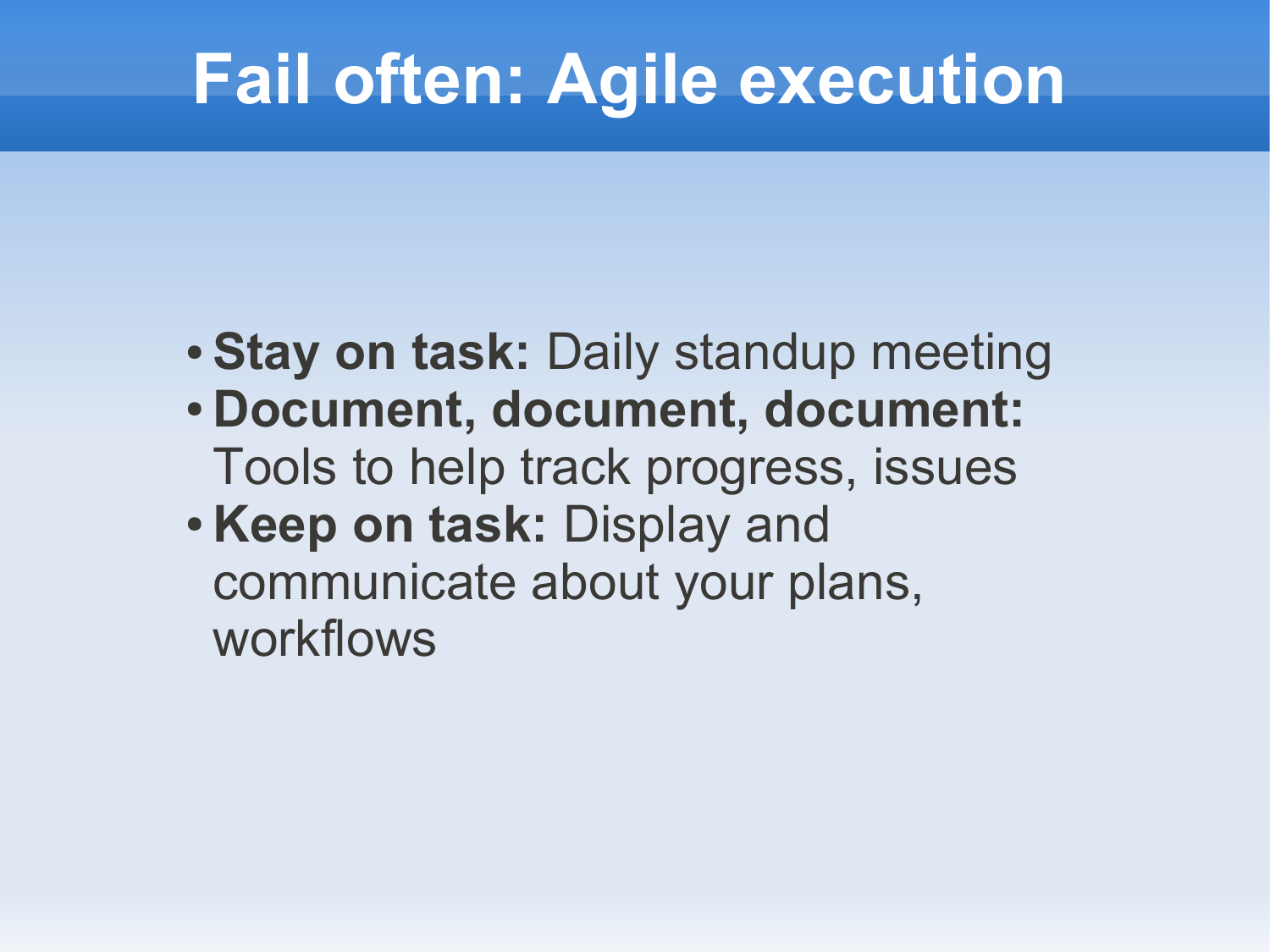## **Fail often: Agile execution**

| Summary:                          |                                   |                           |                            |
|-----------------------------------|-----------------------------------|---------------------------|----------------------------|
| Reporter:                         | erikao                            |                           |                            |
| Description:                      | ピ                                 |                           |                            |
| Type:                             | defect<br>$\boldsymbol{\nabla}$   | Priority:                 | blocker<br>$\triangledown$ |
| Component:                        | archives<br>$\boldsymbol{\nabla}$ | Keywords:                 |                            |
| Cc:                               |                                   | Targeted completion date: |                            |
| <b>Estimated Number of Hours:</b> | $\mathbf{0}$                      | Add Hours to Ticket: 0    |                            |
| <b>Total Hours:</b>               | $\mathbf{0}$                      | Erika's to do list:       |                            |
| Monitor:                          |                                   |                           |                            |
| Assign to:                        |                                   |                           |                            |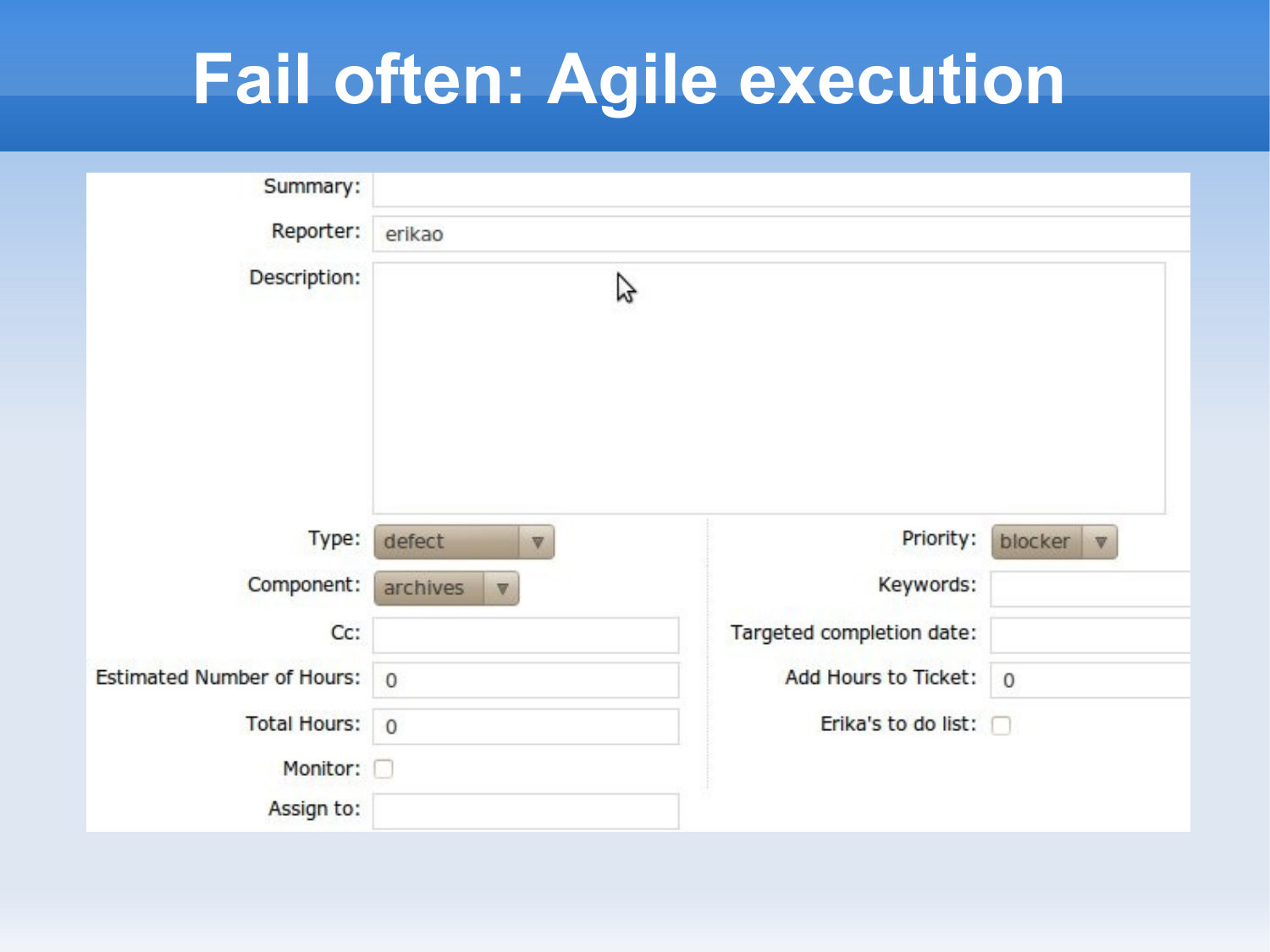#### **Fail smart: Evaluate and collaborate**

- **Quality assurance:** Engage your reader community.
- **Staff to staff "code review":** present feedback and suggestions.
- **Followthrough:** Be transparent about updates and accountable to one another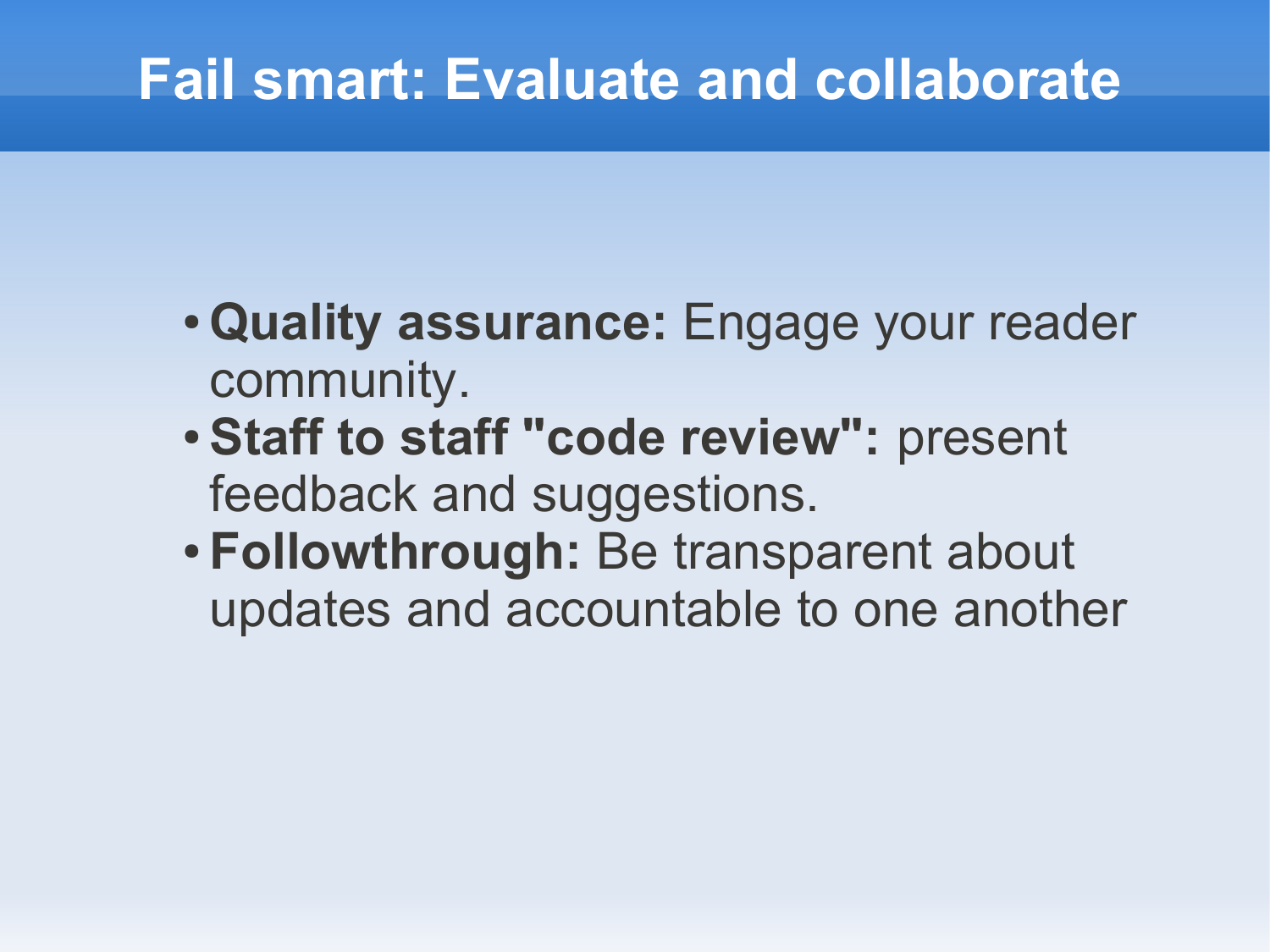## Support each other as a team (and as a community)